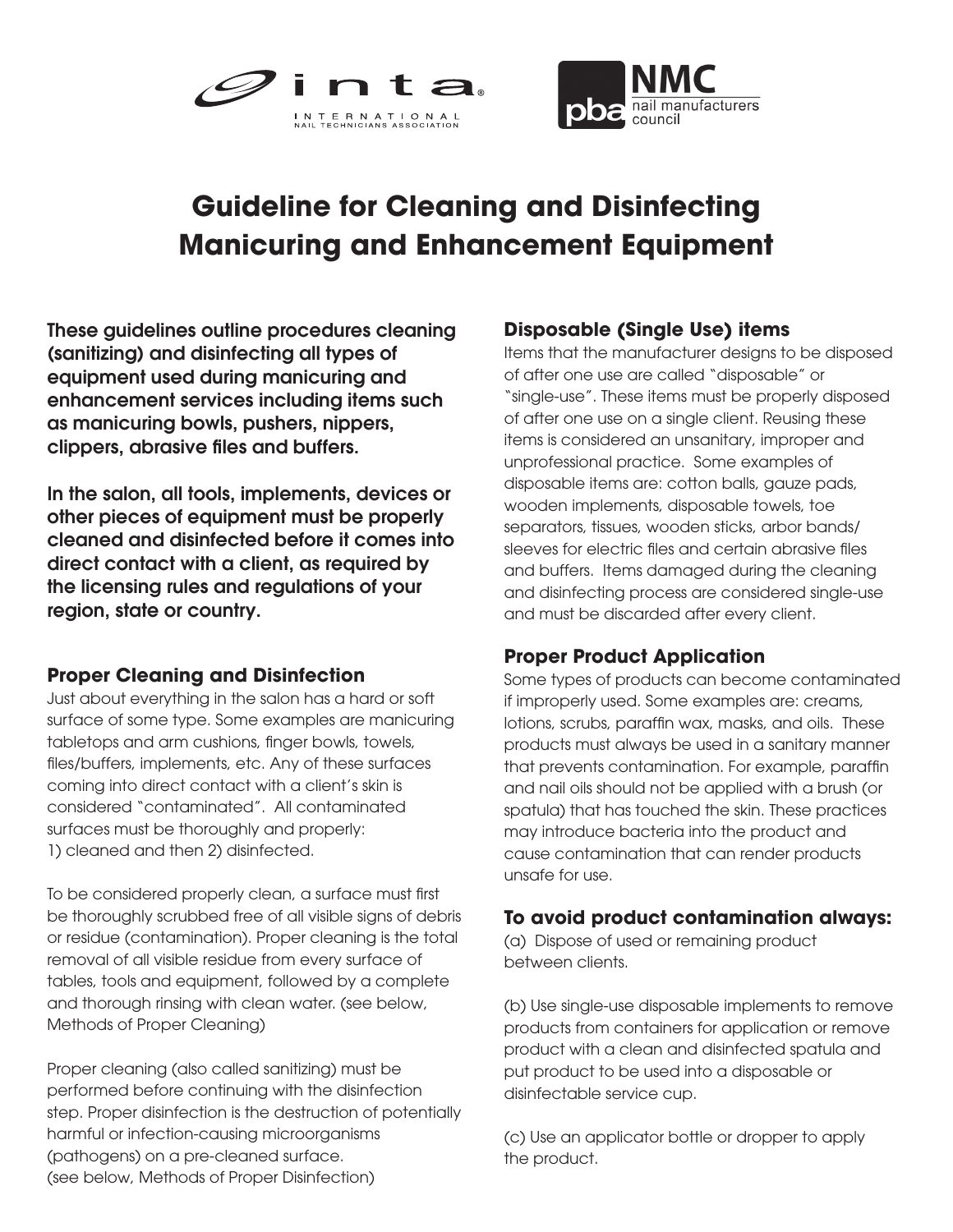#### **Proper Disinfection of Multi-Use Tools and Equipment**

Some items are designed to be used more than once and are considered to be "multi-use". Multi-use items are sometimes referred to as "disinfectable", which means that the implement can be properly cleaned and disinfected while retaining its usefulness and quality. Multi-use items are designed for use on more than one client, but require proper cleaning and disinfection between each use. Examples of multi-use items include cloth towels, manicure bowls, nippers, pushers and certain abrasive files and buffers.

#### **Multi-use items come in three varieties;**

1) Hard and non-absorbent items constructed of hard materials that do not absorb liquid, i.e. metal, glass, fiberglass or plastic. These should be cleaned and disinfected as described below.

2) Porous and/or absorbent items constructed of materials such as cloth or wood with surfaces that may absorb or are penetrated by liquids, i.e. scrub brushes for nails, cushioned abrasive buffers, cloth towels and chamois. They should be cleaned and disinfected as described below.

3) Self-disinfecting items that will not support the growth of bacteria, viruses or fungi. Examples are application brushes used for nail polish, primers along with artificial enhancement application brushes. Due to the nature of these products, the brushes do not require disinfection and should be cleaned, used and stored only as recommended by the product manufacturer.

#### **Individual Client Packs**

Tools/instruments kept in individual packs must be properly cleaned and disinfected after each use. If a client provides their own implements/tools, they must be properly cleaned and disinfected before use. State rules require all tools and equipment to be disinfected before being reused, even if used by the same client! Improperly cleaned and disinfected implements may grow infection/disease-causing organisms before the client returns for their next visit, thereby increasing the risk of infection. Never use air-tight bags or containers for storage as these can promote bacterial growth.

# **Methods of Proper Cleaning**

Proper cleaning requires liquid soap/detergent, water and the use of a clean and disinfected scrub brush to *remove all visible* debris and residue. All items should be scrubbed with a clean and disinfected scrub brush under running water. Cleaning is not disinfection; disinfection is an entirely separate step. Different items are cleaned in different ways. This often depends on what the item is made of and how it was used. **NOTE:** the cleaning step must be properly performed before an item can be disinfected. All items must be thoroughly rinsed and dried with clean cloth or paper towels prior to putting them into a disinfectant.

#### **Cleaning (sanitation)**

| <b>Method</b>      | <b>Examples</b>                                     |
|--------------------|-----------------------------------------------------|
| Scrub Brush        | Abrasive files, buffers,<br>paddles                 |
| Ultrasonic Cleaner | Metal pushers &<br>nippers                          |
| Acetone Soak       | Metal electric<br>file bits used on<br>enhancements |
| Washing machine    | Cloth towels,<br>linens, chamois                    |
| Towelette/Wipe     | Electrical equipment,<br>table tops                 |

# **Methods of Proper Disinfecting**

After proper cleaning, all reusable implements/tools must be disinfected by complete immersion in an appropriate disinfecting solution (see below, Appropriate Disinfectants). The item must be completely immersed so that all surfaces, including handles, are soaked for the time required on the disinfectant manufacturer's label. In general, U.S. Environmental Protection Agency (EPA) registered disinfectants require 10 minute immersion; isopropyl and ethyl alcohol require 5 minutes. Remove items after the required time, using clean and disinfected tongs or gloves to avoid skin contact with the disinfectant solution. If required by the instruction label, rinse thoroughly in running water. Allow items to air dry completely by placing them on top of a clean towel and covering them with another clean towel. Thick foam cushioned buffers should have the moisture pressed out while in between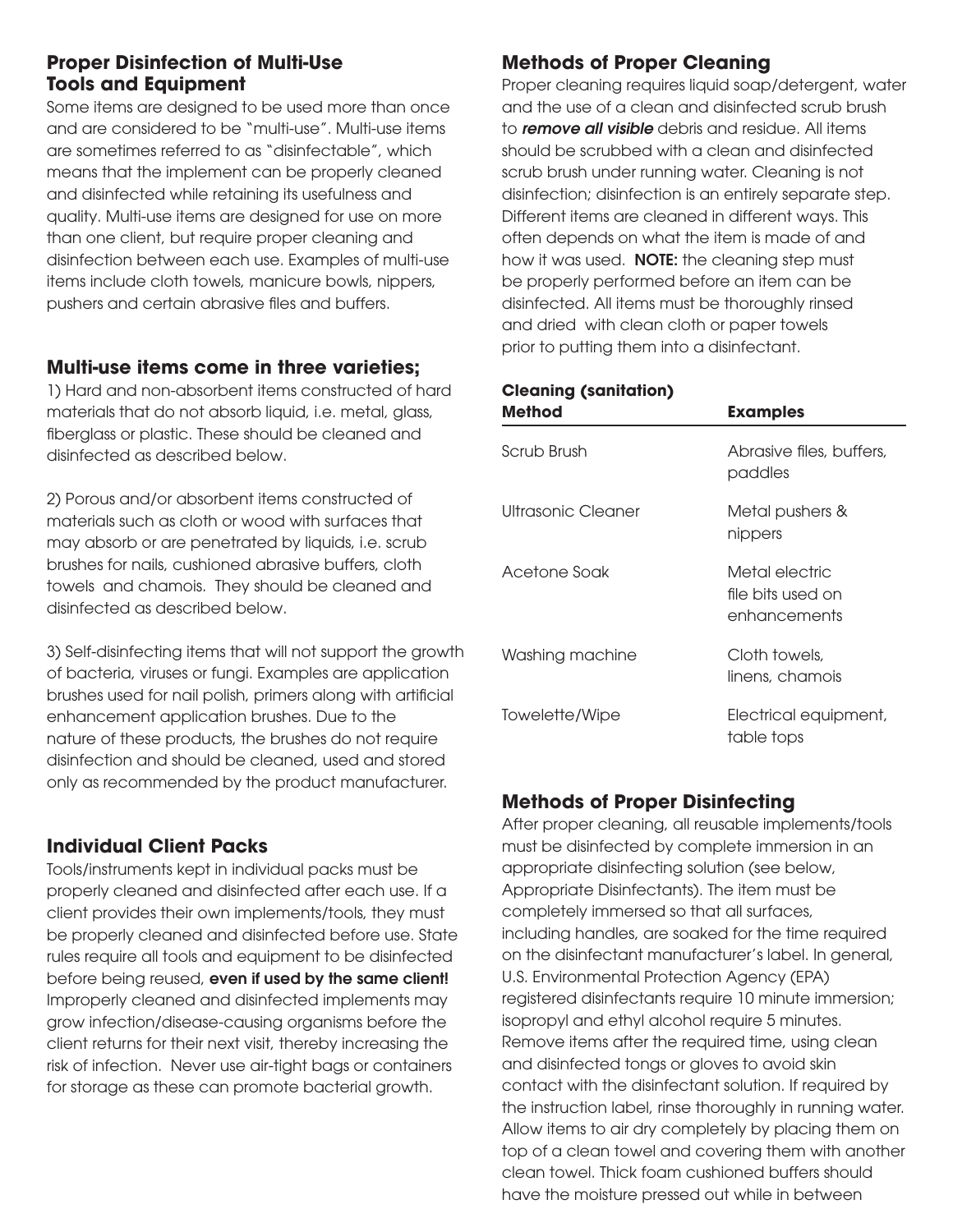clean towels to ensure the buffer is dry before storing in a sanitary manner. It is recommended to spray 60-90% isopropyl or ethyl alcohol on clean, porous abrasives and buffers to disinfect them. A contact time of 5 minutes is sufficient for proper disinfection.

#### **Methods for Proper Storage of Tools and Equipment.**

All properly cleaned, disinfected and dried implements/ tools must be stored in a sanitary manner. A lined drawer is usually adequate, provided it is clean, contains only clean items and is properly labeled. Store soiled or used items in a properly labeled, covered container separate from clean items. Never use airtight containers or zipper bags – these may promote bacterial growth!

#### **Abrasive Files, Buffers and Electric File Bits**

After each use abrasive files, buffers, blocks or bits must be thoroughly cleaned by manually brushing with a clean and disinfected brush or by other adequate methods to remove all visible debris. The sides of foam cushioned buffers, blocks or other abrasives should also be brushed after each use. After proper cleaning abrasives files, buffers and blocks are best disinfected by immersing in (or saturating with) 70-90% isopropyl or ethyl alcohol for 5 minutes. Once electric bits have been thoroughly cleaned, they must be disinfected by complete immersion in an appropriate EPA registered disinfectant, as described in the next section.

Any porous (absorbent) abrasive file, buffer, block, band, etc. that comes in contact with broken, damaged, infected or unhealthy skin or nails must be properly disposed of immediately, as described below.

### **Appropriate Disinfectants**

How do you know if a disinfectant product is suitable for professional salon use? Standards and requirements vary from country to country, but in the United States, the EPA registered Hospital disinfectants with bactericidal, fungicidal and virucidal claims on the label are best for use in salons. Some disinfectants are designed for use on hard-surfaces while others are best used on porous or absorbent items. EPA-registered Hospital disinfectants are good examples of a type that is suitable for hard surfaces. Isopropyl alcohol and ethyl alcohol (70 – 90%) are suitable for porous/absorbent items.

Disinfectant products are designed to destroy disease-causing microorganisms (pathogens) on non-living surfaces, such as those described in this document. They are not appropriate for use on living skin and contact with skin should be avoided.

#### Appropriate salon disinfectants include the following:

(a) EPA-registered Hospital disinfectants with bactericidal, fungicidal and virucidal claims on the label.

(b) 10% bleach solution (1 part bleach to 9 parts water)

(c) Isopropyl alcohol, 70%-90% solution

(d) Ethyl alcohol, 70%-90% solution

## **Contact with Blood, Body Fluid or Unhealthy Conditions**

If blood or body fluid comes in contact with any salon surface, the nail professional should put on a pair of clean protective, disposable gloves and use an EPA-registered Hospital liquid disinfectant or a 10% bleach solution to clean up all visible blood or body fluid.

In case of an accidental cut, clean with an antiseptic and bandage the cut. Disposable items, such as a cotton-tipped wood stick must be immediately double-bagged and discarded after use, as described at the end of this section.

Any non-porous instrument or implement that comes in contact with an unhealthy condition of the nail or skin, blood or body fluid, must be immediately and properly cleaned, then disinfected using an EPA-registered Hospital disinfectant as directed or a 10% bleach solution for 5 minutes.

Any porous/absorbent instrument that comes in contact with an unhealthy condition of the nail or skin, blood or body fluid must be immediately double-bagged and discarded in a closed trash container or biohazard box.

<sup>&</sup>lt;sup>1</sup> Some EPA disinfectants are registered for hospital use, but may not say "Hospital" on their label. In these cases, the product label MUST claim effectiveness against Salmonella choleraesuis, Staphylococcus aureus, and Pseudomonas aeruginosa. When in doubt, be guided by your local rules and regulations.